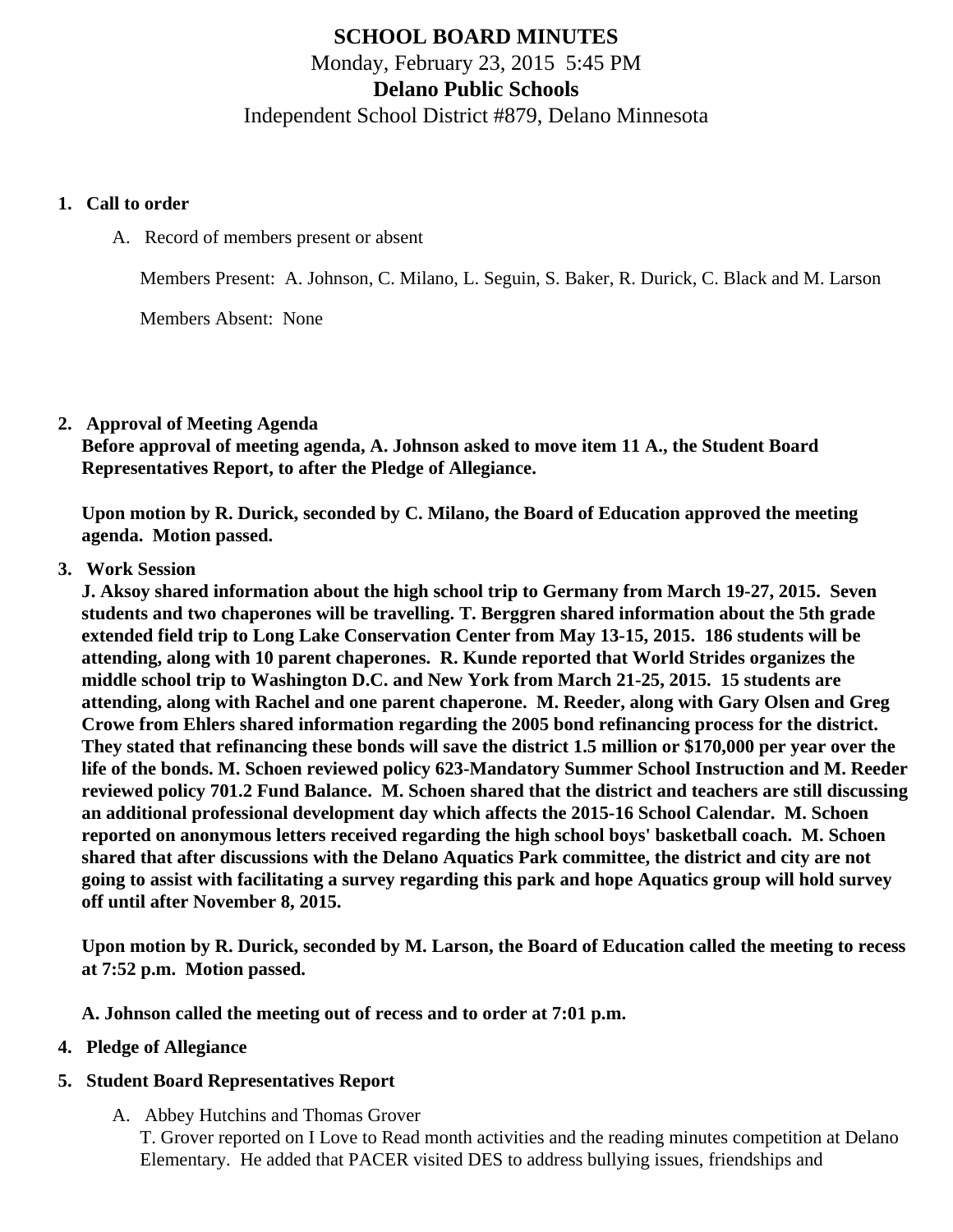facilitated role playing. T. Grover shared results from the monthly question, "Does the school provide enough activities and do they want you to get involved?" Students responded, yes and mo students are involved in two activities. He shared another question, "Do you have friends outside of school?" Most students replied yes. A. Hutchins reported on the DMS Pennies for Patients fundraiser. In addition, she shared that DMS is promoting awareness about poverty stricken countries and students are collecting items to send to those in need. A. Hutchins reported that Wir Activity Day was a success and students visited a variety of places and experienced new activities. She shared that middle school students felt the district offered activities of interest and they provide social interaction and growth. Most DMS students stated they participate in between 2-5 activities. A. Hutchins reported that DHS has many activities with state participants; Girls' Hockey, Science Olympiad, Math Team, Wrestling, and All-State Choir. She added that Winterfest Week just ended and the Sadies Hawkins Dance was a success. T. Grover shared that students are quite satisfied the activity offerings at the high school, the school encourages participation in multiple activities, and students spend a lot of time with friends outside the school day.

6. Program Review - I Love to Read Month presentation (Darren Schuler)

D. Schuler reported on I Love to Read month activities. He added that phonics assessments are done over the summer to help teachers assess students' reading levels before the beginning of school. In addition, first graders read to the Board of Education.

# 7. Consent Agenda

Upon motion by L. Seguin, seconded by M. Larson, the Board of Education approved the consent agenda. Motion passed.

# A. School Board Minutes

- 1. [January 26, 201](/docs/district/District_Forms/School_Board_Minutes_1.26.15.pdf )5
- B. Financial Affairs
	- 1. [Current Budget Status with Year-to-Date Adjustm](/docs/district/Business_Office/Budget_Report_Feb_15.pdf)ents
	- 2. [Investment Transactio](/docs/district/Business_Office/Investment_schedule_14-15.pdf  )ns
	- 3. [Wire Transfer](/docs/district/Business_Office/Wire_Transfer.pdf  )s
	- 4. [Minnesota Liquid Asset Fun](/docs/district/Business_Office/Liquid_Asset_Fund_FY15.pdf  )d
	- 5. [Cash Repo](/docs/district/Business_Office/Cash_Report.pdf  )rt
	- 6. [Revenue Report by Fu](/docs/district/Business_Office/SCHOOL_BOARD_REPORTS_-_REVENUE_BY_FUND_TOTAL__(Date__6_2015).pdf)nd
	- 7. [Expense Report by Fu](/docs/district/Business_Office/SCHOOL_BOARD_REPORTS_-_EXP_BY_FUND_TOTAL__(Date__6_2015).pdf)nd
	- 8. [Expense Report by Progra](/docs/district/Business_Office/SCHOOL_BOARD_REPORTS_-_EXPENDITURES_BY_PROGRAM__(Date__6_2015).pdf)m
	- 9. [Expense Report by Obje](/docs/district/Business_Office/SCHOOL_BOARD_REPORTS_-_EXPENDITURES_BY_OBJECT__(Date__6_2015).pdf)ct
	- 10. [List of Bills Presented for Payme](/docs/district/Business_Office/Monthly_Bills_Paid.pdf)nt
- 8. [Resolution for Acceptance of Gifts](/docs/district/Business_Office/Resolution_for_Acceptance_of_Gifts_2.23.15.pdf)

Upon motion by C. Milano, seconded by L. Seguin, the Board of Education approved the Resolution for the Acceptance of Gifts. Motion passed.

## 9. [Personnel Matters:](/httpd/108.61.242.74/www.delano.k12.mn.us/html/ /docs/district/HR/February_23,_2015_Personnel_Items.pdf)

Upon motion by R. Durick, seconded by S. Baker, the Board of Education approved the Personnel Matters. Motion passed.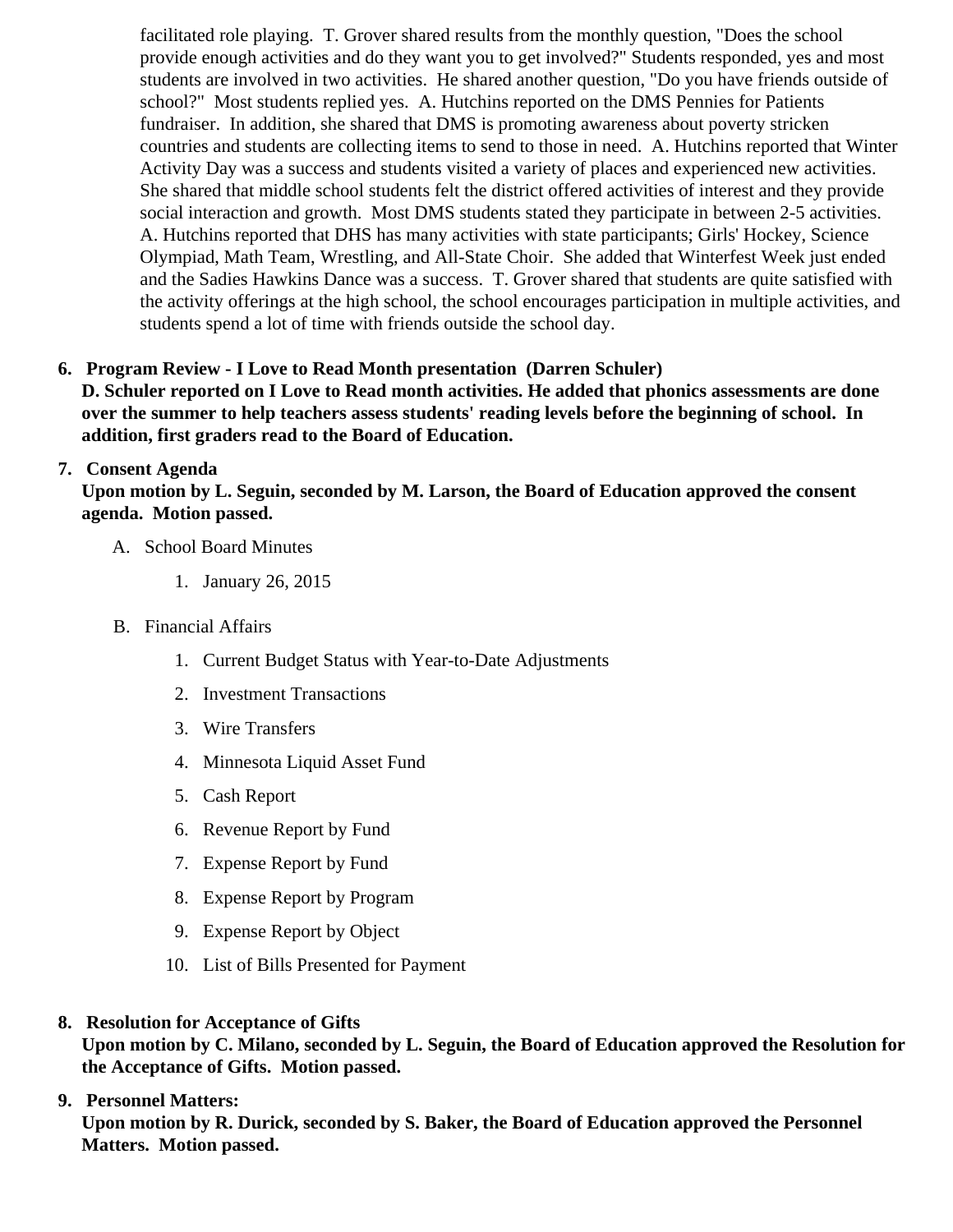**10. Public Comment: School patrons are given the opportunity to address the school board regarding items that are not on the agenda. All patrons will be asked to state their name and address for the record. Bruce Beltrand, Delano, MN, commented on the accident at the Delano Area Sports Arena on January 29, 2015. He stated that there is a solution to prevent another accident from happening like what happened to his daughter. He expressed that he has had great dialogue with DASA, DAYHA and the school district to decide on a solution. M. Schoen stated that the district will provide some financial assistance from donated funds for costs associated with the proposed solution.**

### **11. Administrative Reports**

A. Superintendent

Superintendent Schoen reported on the district feasibility study. He stated that Morris-Leatherman will begin calling 400 residents over the next two weeks. Superintendent Schoen added that the March work session will consist of discussing the findings of this feasibility study. In addition, Superintendent Schoen presented the Board of Education with certificates of appreciation in honor of School Board Recognition Week.

## B. Principals:

1. Ms. Klinkner

Ms. Klinkner was not present at the meeting.

2. Dr. Heil

Dr. Heil reported on February 23 parent-teacher conferences. He mentioned all high school activities state participants and AAA winners. S. Heil stated that DHS senior Tayler Hedtke is a 2015 National Merit Scholar. He added that SciTech is in April and he is working with local businesses and colleges to finalize plans. S. Heil stated that Jo Reinhardt of Industrial Louvers will be the keynote speaker. He shared that SciTech affords current students and past graduates the opportunity to do internships at local businesses. He noted that some internships evolve into jobs and these businesses assist with education costs.

3. Mr. Schuler

Mr. Schuler reported about I Love to Read month. He added that FAST testing in the elementary measures MCA testing success. These tests are complete and the results show that many students moved from high risk to some or low risk. In Math, 48 students moved from high to low risk. In Reading, 21 students moved from high to some risk. D. Schuler shared that 3rd and 4th graders also finished practice tests for the MCAs. He reported that Kindergarten Round-Up is March 10 and 12. There are 155 kindergarteners registered thus far. D. Schuler shared that Tiger Fun Fair is the weekend of February 28 and they need additional volunteers. In addition, the Cinderella play is Feb 26-28 and the 4th grade concert is also Thursday, February 26. D. Schuler added that social worker Michelle Krueger and DES teacher Megan St. Amand will be teaching a new program titled, "Parents are Forever," which is sponsored by Wright County and Delano Community Education. This class will educate parents on keeping kids out of the process of divorce, based on best practices.

C. Business Manager

Ms. Reeder reported results of the Food Service Administrative Review which included four minor findings with no financial repurcussions. She added that she is working on the FY16 budget and will be meeting with Superintendent Schoen on February 23 to discuss.

D. Community Education Director

Ms. Johnson was absent. In her absence, Superintendent Schoen reported that Tiger Kids Club registration will begin on February 24 for summer and fall. He added that the WEE Tiger Preschool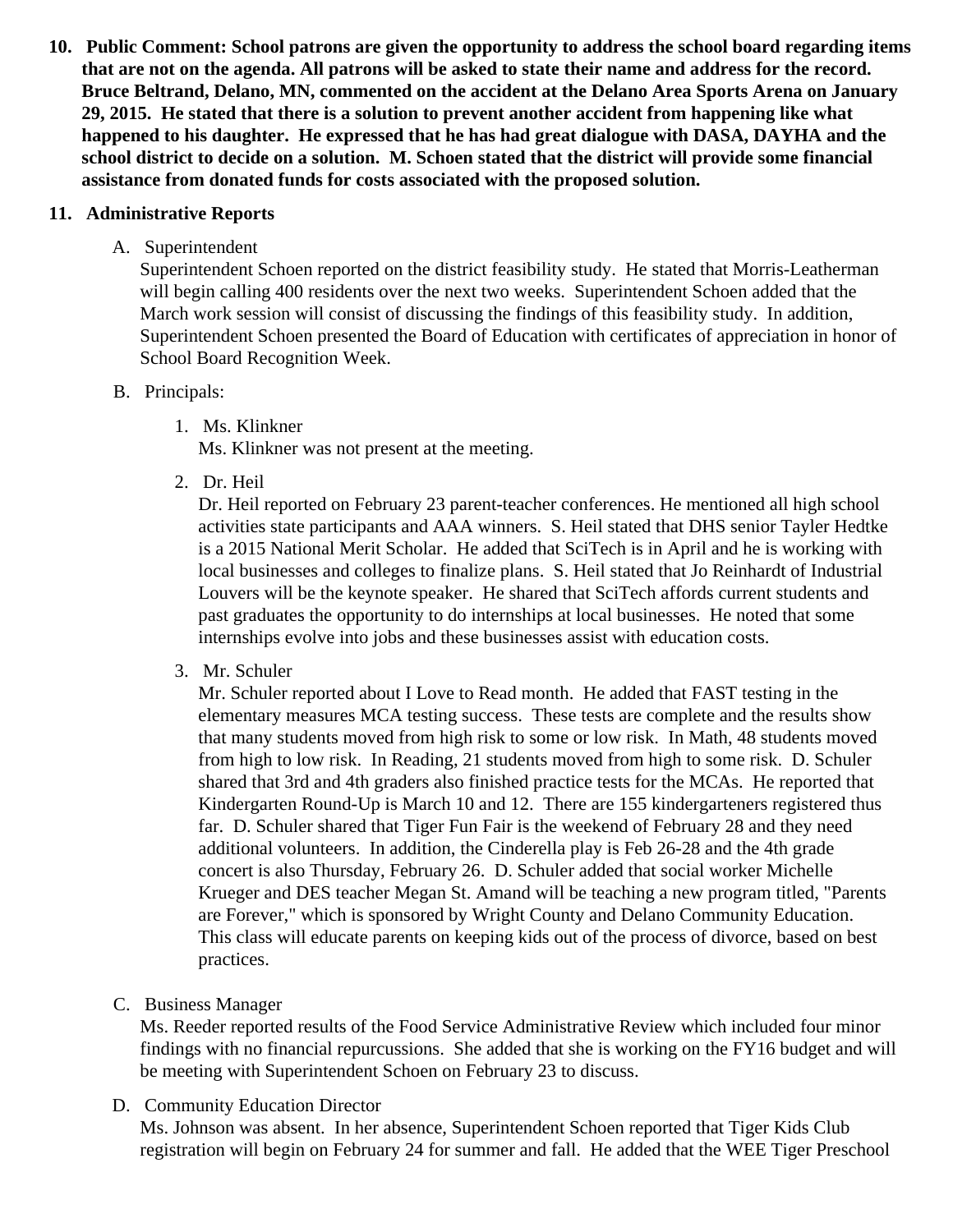Open House will be held on March 2. Superintendent Schoen added that MN Reading Corp assessment results show significant improvement in student reading abilities. He added that four Destination ImagiNation teams are going to state thus far, with another regional tournament on March 21. Superintendent Schoen stated that community education winter activities are in full swing and participation is high.

## **12. Board Reports**

A. MAWSECO

A Johnson reported that she attended the January organizational meeting. She stated that Director Przekurat explained staff contracts and staffing changes. They also commended paraprofessionals for Paraprofessional Recognition Week.

B. Wright Technical Center

R. Durick reported that he attended the January organizational meeting. He shared that the auditor's contract is out for bid and WTC is saving telecomunications dollars through a contract adjustment. R. Durick added that Director Przekurat is working on SciTech participation and CEO (Creating Entreprenurial Opportunities) class at WTC. He wants to accommodate 20-25 students through this class. R. Durick added that WTC has an opening for a Special Education teacher that will be hired to fulfill a compliance mandate. He reported that WTC is working on a Federal Apprenticeship Grant to help assist students with youth apprentice opportunities. In addition, WTC is working to provide remote learning opportunites so students can continue to learn away from the classroom.

C. Curriculum Advisory Council

L. Seguin reported that she attended the CAC meeting on February 5. She stated that the CAC and Darcie Pemberton discussed the FACS curriculum. L. Seguin also stated that 85% of the district's Curriculum Map is complete. She shared that ideas were discussed about how to engage more community members to be involved in the Curriculum Advisory Council.

D. Schools for Equity in Education (SEE)

M. Schoen reported that TRA reporting changes were discussed and this fund is performing well. He added that Senators Kevin Dahle and Susan Kent, members of the Senate Education Finance and Policy committee, presented legislative bills to those in attendance regarding flexibility in allocating compensatory funding, increasing funding for Reading Corps,and a proposed 4% increase in the funding formula for SEE districts.

E. Delano Area Sports Arena (DASA)

M Larson reported that the DASA Board met on February 22 to discuss the safety of spectators. Parent Bruce Beltrand expressed his concern and ideas for a solution to prevent future accidents. M. Larson stated that the rink glass rises five feet above the boards and DASA is considering bringing the glass up to eight feet above the boards. They discussed funding and solutions to the problem. M. Larson stated they hope to have bids in soon and the new glass in by May. He shared that the cost of the glass will be \$15,000 plus labor and shipping costs will be \$5000.

F. Safe Schools

S. Baker reported that they met on February 12. Safe Harbor laws were explained in regards to sex trafficking, sex exploitation, and how individuals are protected by this law. She added that discussions regarding mental health at both the middle and high school levels were discussed, how it affects attendance and resources that are available for students. S. Baker added that chemical and mental health are intertwined which directly affects rise in mental health concerns. S. Baker reported that Delano is looking to add an additional 50 homes to the community in 2015 and with this the trend in mental health could increase.

G. Professional Development